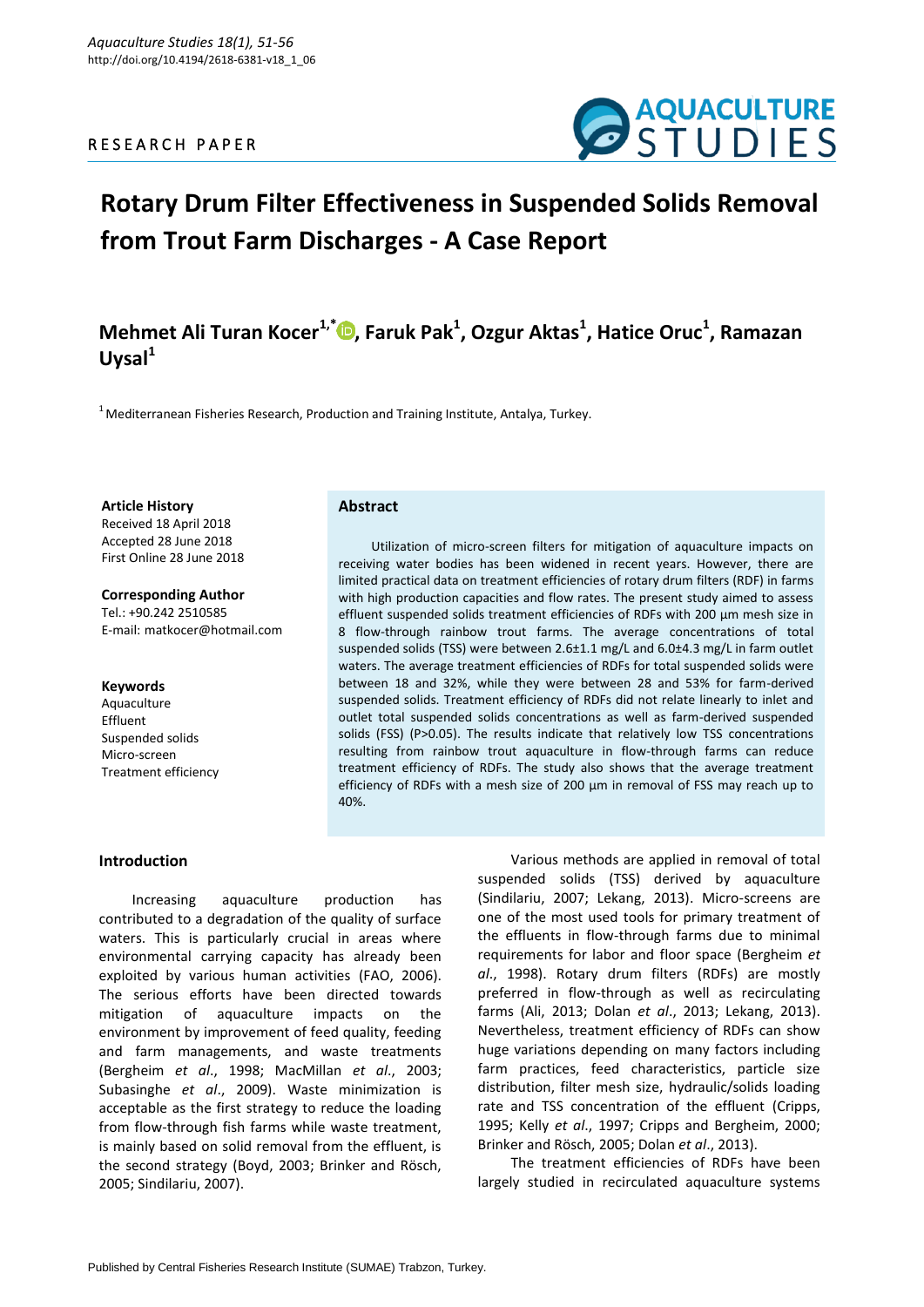(Summerfelt and Penne, 2005; Tal *et al*., 2009; Martins *et al*., 2010; Ali, 2013; Suhr *et al*., 2013) or in flow-through farms with relatively lower flow rates (Bergheim *et al*., 1998; Cripps and Bergheim, 2000; Brinker and Rösch, 2005; Sindilariu *et al*., 2009a). Although some studies have compared treatment efficiencies of RDFs installed at several flow-through farms (True *et al*., 2004; Sindilariu *et al*., 2009b), there are limited data on their efficiencies in farms with high inflow rates.

Eşen River is one of the main running waters of the western Mediterranean basin in Turkey. The catchment of the river is a significant land-based rainbow trout production site. The detailed information of the river and aquaculture activities in the catchment was previously provided (Koçer *et al*., 2013; Koçer and Sevgili, 2014). This study aimed to determine treatment efficiencies of RDFs for TSS and farm-derived suspended solids (FSS) in an intensive rainbow trout (*Oncorhynchus mykiss*) production site including 8 flow-through farms.

#### **Materials and Methods**

#### **Study Site and Rotary Drum Filters**

This study was conducted at nine farms which are located along a reach of the Eşen River with an actual production capacity of 5,100 tons/year (Figure 1). In this site, the upper located farms take directly headwater, while the lower located farms use river water receiving the discharges from one or more farms. These flow-through farms were installed RDFs with micro-screens of 200 um mesh size in 2012 depending on their outlet rates between 1.0 and 5.0  $m<sup>3</sup>/s$  (Table 1).

#### **Sampling and Data Processing**

The study was carried out at 8 out of 9 farms during a period between February 2013 and January 2014. The composite water samples were taken every 2 hours during daytime from 09 am to 09 pm and



**Figure 1.** Eşen River (plot on left) and a schematic view of the flow-through trout farms (plot on right) (HEPP, hydroelectric power plant).

| Table 1. Characteristics of 8 rainbow trout farms and rotary drum filters during study period (H, hatchery; G, on-growing) |  |  |  |
|----------------------------------------------------------------------------------------------------------------------------|--|--|--|
|----------------------------------------------------------------------------------------------------------------------------|--|--|--|

| Farms | Culture type | Production capacity<br>(tons/year) | Inflow rate<br>$(m^3/s)$ | Filter area<br>(m <sup>z</sup> ' |
|-------|--------------|------------------------------------|--------------------------|----------------------------------|
|       | $H + G$      | 900                                | 4.5                      | 3.2                              |
|       | $H + G$      | 800                                | 2.5                      | 2.0                              |
|       | G            | 250                                | 1.1                      | 2.4                              |
|       | $H + G$      | 300                                | 1.2                      | 2.4                              |
|       | $H + G$      | 2500                               | 5.0                      | 3.2                              |
| 6     | $H + G$      | 100                                | 1.0                      | 2.4                              |
|       | G            | 200                                | 1.0                      | 2.4                              |
| 8     | $H + G$      | 50                                 | 1.0                      | 2.4                              |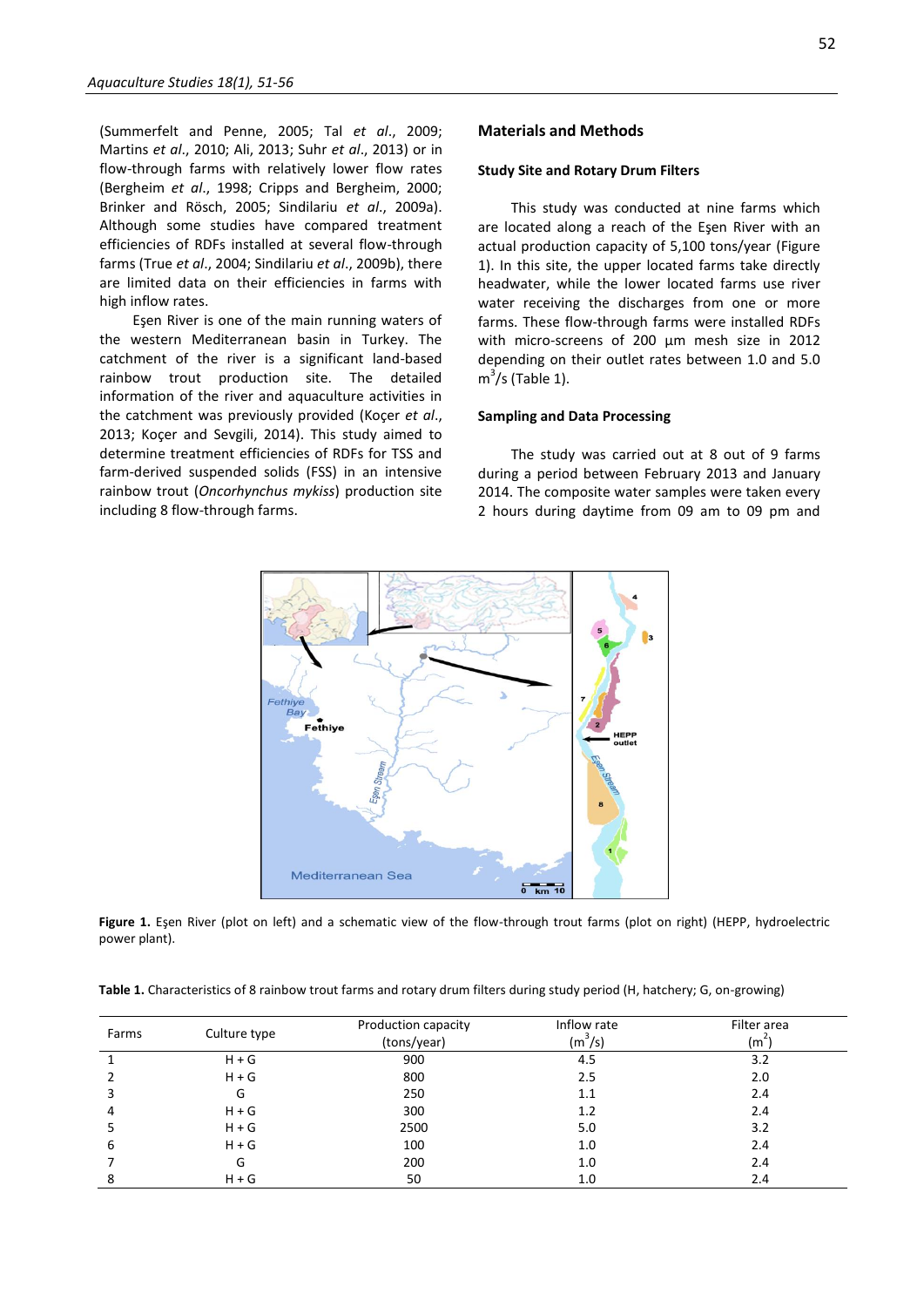were collected monthly from farm inflows (inlet,  $C_1$ ) and drum screen inflows (outlet,  $C_2$ ) as well as drum screen outflows (discharge,  $C_3$ ). However, the time integrated samples could not be collected in some months, and hence grab samples were taken.

TSS in water samples were determined by the filtration method using glass fiber filters according to standard methods (APHA *et al*., 1998). In order to distinguish FSS from catchment-derived suspended solids, FSS concentrations  $(C_{\text{farm}})$  were calculated by difference between outlet and inlet concentrations (Equation 1). Relative FSS ( $R_{form}$ ) represented relative contribution of aquaculture activities to outlet TSS concentrations (Equation 2). Relative treatment efficiency of RDFs for TSS ( $R_{TSS}$ ) were calculated by differences between outlet and discharge concentrations (Equation 3). Relative treatment efficiency of RDFs for FSS ( $R_{FSS}$ ) was also calculated by an additional difference of inlet TSS (Equation 4).

$$
C_{\text{farm}} = C_2 - C_1 \tag{1}
$$

 $R_{\text{farm}} (\%) = [C_{\text{farm}} / C_2] \times 100$  (2)

 $R_{TSS}$  (%) = [(C<sub>2</sub> – C<sub>3</sub>) / C<sub>2</sub>] x 100 (3)

$$
R_{FSS} (\%) = [((C_{\text{farm}}) - (C_3 - C_1)) / (C_{\text{farm}})] \times 100 \quad (4)
$$

One-way analysis of variance (ANOVA) was used to determine differences among the farms. The Tukey's honestly significant difference (HSD) test was used to discriminate significant differences among the farms. Linear regression analysis was also used to determine a relationship among the two variables. JMP 8 (SAS Institute Inc., Cary, NC, USA) was used for statistical analysis.

#### **Results**

Average TSS concentrations in the farm inlet waters were between 0.8 and 2.2 mg/L. The average concentrations in outlet waters of the farms increased up to as much as 6.0 mg/L, with a maximum of 15 mg/L (Figure 2). FSS concentrations changed between 0.3 and 10.9 mg/L with the average concentrations between 1.1 and 3.4 mg/L. Indeed, aquaculture activities caused an average increase between 47 and 71% of suspended solids in the outlet waters (Figure 3). Using micro-screen RDFs with a mesh size of 200 µm, FSS were removed at higher rates in an average efficiency range of 28 and 53% compared to TSS with average treatment efficiencies between 18 and 32% (Figure 4).

The results revealed that there was a significant linear regression relationship ( $r^2$  = 0.90, P<0.001, n = 75) between FSS and outlet TSS concentrations, indicating major contribution of flow-through aquaculture activities to TSS concentrations in discharges of fish farms rather than catchment-based suspended solids ( $r^2$  = 0.52, P<0.0001, n = 75).

On the other hand, TSS treatment efficiency of RDFs did not related linearly to FSS ( $r^2$  = 0.01, P = 0.94,  $n = 67$ ) and inlet TSS ( $r^2 = 0.02$ , P = 0.26, n = 68) and outlet TSS ( $r^2$  = 0.01, P = 0.58, n = 72) concentrations. This result suggested that low TSS concentrations caused by high flow rates in flow-through trout farms may lead to relatively low treatment efficiency of RDFs in farm outlets. ANOVA supported that treatment efficiency of RDFs in Farm 1 which had the highest average outlet TSS concentration was significantly higher for both TSS ( $F_{(7,66)} = 2.47$ , P<0.05) and FSS ( $F_{(7,66)} = 2.01$ , P<0.05) than the other farms, indicating increased removal efficiency by high concentrations.

#### **Discussions**

The results on outlet TSS and FSS concentrations and contribution to TSS concentrations of fish farming for 8 rainbow trout farms were largely consistent with the results of a previous study in the same site (Koçer *et al*., 2013) as well as those reported in the literature (Stewart *et al*., 2006; Sindilariu *et al*., 2009a; Tello *et al*., 2010; Aubin *et al*., 2011).

Average TSS treatment efficiencies of RDFs in the studied farms (18 to 32%) were close to lower margin of literature data ranging from 10 to 90% for micro-screens with a mesh size between 30 and 350 µm (Cripps, 1994, 1995; Bergheim and Brinker, 2003; Sindilariu *et al*., 2009b). However, treatment efficiencies of RDFs are highly variable depending on many factors. These factors can be related to structures and operations of the farms such as used feed quality and composition, stocked fish size, raceway characteristics, particle characteristics, infarm waterfalls and flow rate and duration to treatment unit from raceway outflows (Cripps, 1995; Kelly *et al*., 1997; Maillard *et al*., 2005; Dolan *et al*., 2013). Although we could not specifically test most of these factors in the farms, the results indicated that farm characteristics and practices were highly significant on treatment efficiencies of RDFs.

A lower TSS concentration in farm outlets may have influenced the filter efficiency, in consider to high efficiencies were obtained with high TSS loading (Brinker and Rösch, 2005), as in recirculated farms (Ali, 2013). It's clear that a filter cake build-up increases treatment efficiency by restricting the passage of particles smaller than the nominal pore diameter (Wakeman, 2007; Dolan *et al*., 2013). However, effluent treatment in flow-through farms is a new issue for Turkey, and RDFs already could not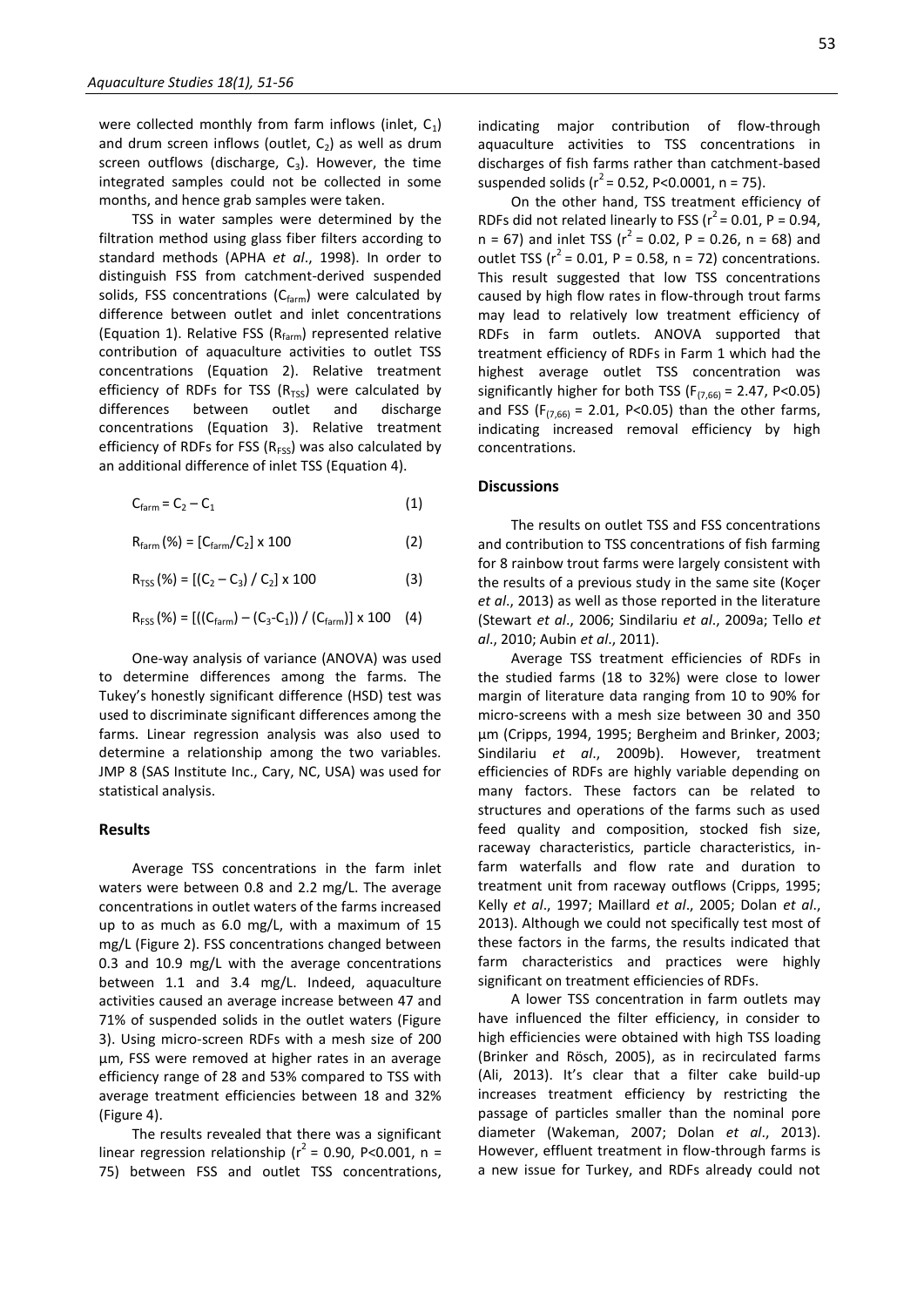

**Figure 2.** Average concentrations with standard deviations of total suspended solids in inlet and outlet of the 8 flow-through trout farms in the study site (left-y axis represents inlet concentrations, right-y axis represents outlet concentrations; values not sharing a common letter were significantly different as a result of Tukey's HSD test).



**Figure 3.** Average concentrations with standard deviations of farm-derived suspended solids of the 8 flow-through trout farms and their relative contribution to suspended solids increase in the study site (left-y axis represents concentrations, right-y axis represents relative increase; values not sharing a common letter were significantly different as a result of Tukey's HSD test).



Figure 4. Average treatment efficiency with standard deviations of total and farm-derived suspended solids in the 8 flowthrough trout farms in the study site (left-y axis represents R<sub>TSS</sub>, right-y axis represents R<sub>FSS</sub>; values not sharing a common letter were significantly different as a result of Tukey's HSD test).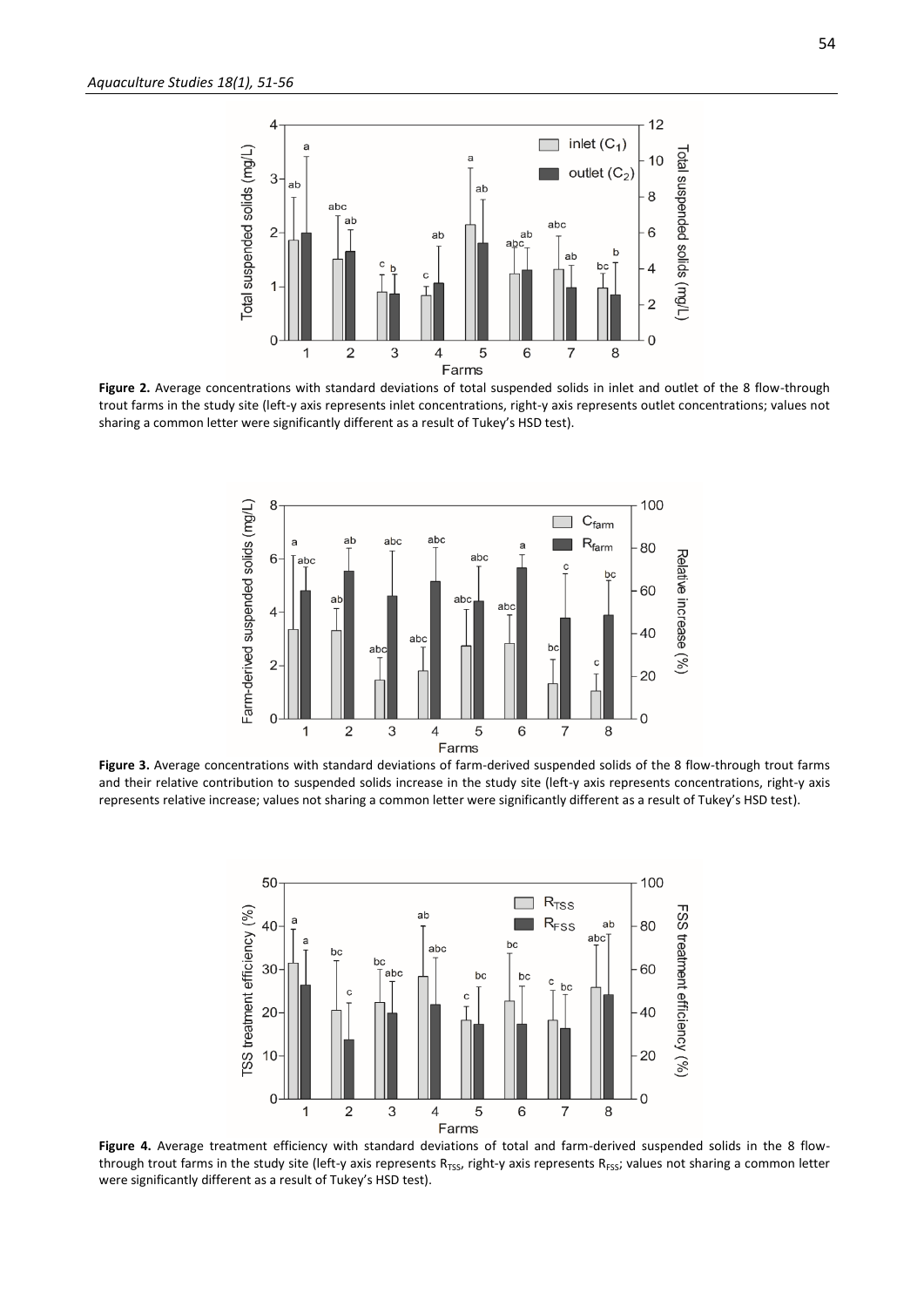operate regularly depending on some technical, infrastructure and logistic problems during the first year of experience in the study site (personal observations). Therefore, a cake in micro-screens of many farms may not have built. When RDFs were regularly operated together with high concentrations in outlet, treatment efficiency for FSS could be increased up to an average of 32% as in Farm 1.

Since the majority of particles in aquaculturederived sludge may occur as > 250 µm (Maillard *et al*., 2005), it is important for a treatment process to avoid degradation and to remove these large particles (Cripps, 1995). As expected, the results showed that TSS originating from river catchment had a significant effect on treatment efficiencies. However, these TSS loads in the inlets were not related to aquaculture activities in a farm determined. The results indicate that the mass of aquaculture-derived suspended solids in farm outlets was probably in the form of large particles. It is, therefore, catchment-derived suspended load in the inlets that should be eliminated for calculations, and FSS treatment efficiencies rather than TSS should be considered for an assessment when studying fish farm discharges. Indeed, FSS treatment efficiencies with an average of 40% by RDFs were higher than for TSS, and this result can be considered as satisfactory for high inflow rates at the sites studied.

The results of this study will provide information about treatment efficiencies for suspended solids of RDFs operated in flow-through trout farms. Even in the farms with very intensive and high inflow rates, FSS treatment efficiencies of RDFs with micro-screens of 200 µm mesh size were relatively high. The monitoring data on farm-specific practices in the future researches will a better understanding the factors on efficiencies of RDFs. Regardless of the factors, effluent treatment of flow-through trout farms using by RDFs in the studied site certainly provided a significant reduction of waste loading into receiving river.

#### **Acknowledgements**

This study was supported by grants from Trout Aquaculture Association of Muğla. We thank the fish farmers who collaborated with us on this study.

#### **References**

Ali, S.A. (2013). Design and evaluate a drum screen filter driven by undershot waterwheel for aquaculture recirculating systems. *Aquacultural Engineering*, 54, 38-44.

http://dx.doi.org/10.1016/j.aquaeng.2012.10.006

APHA, AWWA & WEF (1998). Standard Methods for the Examination of Water and Wastewater. American Public Health Association, Washington, DC.

Aubin, J., Tocqueville, A., & Kaushik, S.J. (2011). Characterisation of waste output from flow-through trout farms in France: comparison of nutrient massbalance modelling and hydrological methods. *Aquatic Living Resources*, 24, 63-70.

http://dx.doi.org/10.1051/alr/2011008

- Bergheim, A., &Brinker, A. 2003. Effluent treatment for flow through systems and European Environmental Regulations. *Aquacultural Engineering*, 27, 61-77. http://dx.doi.org/10.1016/S0144-8609(02)00041-9
- Bergheim, A., Cripps, S.J., & Liltved, H. (1998). A system for the treatment of sludge from land-based fish-farms. Aquatic Living Resources, 11, 279-287. http://dx.doi.org/10.1016/S0990-7440(98)80013-2
- Boyd, C.E. (2003). Guidelines for aquaculture effluent management at the farm-level. *Aquaculture*, 226, 101- 112.

http://dx.doi.org/10.1016/S0044-8486(03)00471-X

Brinker, A., & Rösch, R. (2005). Factors determining the size of suspended solids in a flow-through fish farm. *Aquacultural Engineering*, 33, 1-19.

http://dx.doi.org/10.1016/j.aquaeng.2004.10.003

- Cripps, S.J. (1994). Minimizing outputs: treatment. *Journal of Applied Ichthyology*, 10, 284-294. http://dx.doi.org/10.1111/j.1439- 0426.1994.tb00168.x
- Cripps, S.J. (1995). Serial particle size fractionation and characterisation of an aquacultural effluent. *Aquaculture*, 133, 323-339.

http://dx.doi.org/10.1016/0044-8486(95)00021-S

Cripps, S.J., & Bergheim, A. (2000). Solids management and removal for intensive land-based aquaculture production systems. *Aquacultural Engineering*, 22, 33- 56.

http://dx.doi.org/10.1016/S0144-8609(00)00031-5

- Dolan, E., Murphy, N., & O'Hehir, M. (2013). Factors influencing optimal micro-screen drum filter selection for recirculating aquaculture systems. *Aquacultural Engineering*, 56, 42-50. http://dx.doi.org/10.1016/j.aquaeng.2013.04.005
- FAO (2006). State of world aquaculture 2006. Fisheries Technical Paper No. 500. Rome, Food and Agriculture Organization of the United Nations, 134pp.
- Kelly, L.A., Bergheim, A., & Stellwagen, J. (1997). Particle size distribution of wastes from freshwater fish farms. *Aquaculture International*, 5, 65-78. http://dx.doi.org/10.1007/BF02764788
- Koçer, M.A.T., & Sevgili, H. (2014). Parameters selection for water quality index in the assessment of the environmental impacts of land-based trout farms. *Ecological Indicators*, 36, 672-681. http://dx.doi.org/10.1016/j.ecolind.2013.09.034
- Koçer, M.A.T., Kanyılmaz, M., Yılayaz, A., & Sevgili, H. (2013). Waste loading into a regulated stream from land-based trout farms. *Aquaculture Environment Interactions*, 3, 187-195.

http://dx.doi.org/10.3354/aei00059

- Lekang, O.-I. 2013. Aquaculture engineering. West Sussex, UK, John Wiley & Sons, 432pp.
- MacMillan, J.R., Huddleston, T., Woolley, M., & Fothergill, K. (2003). Best management practice development to